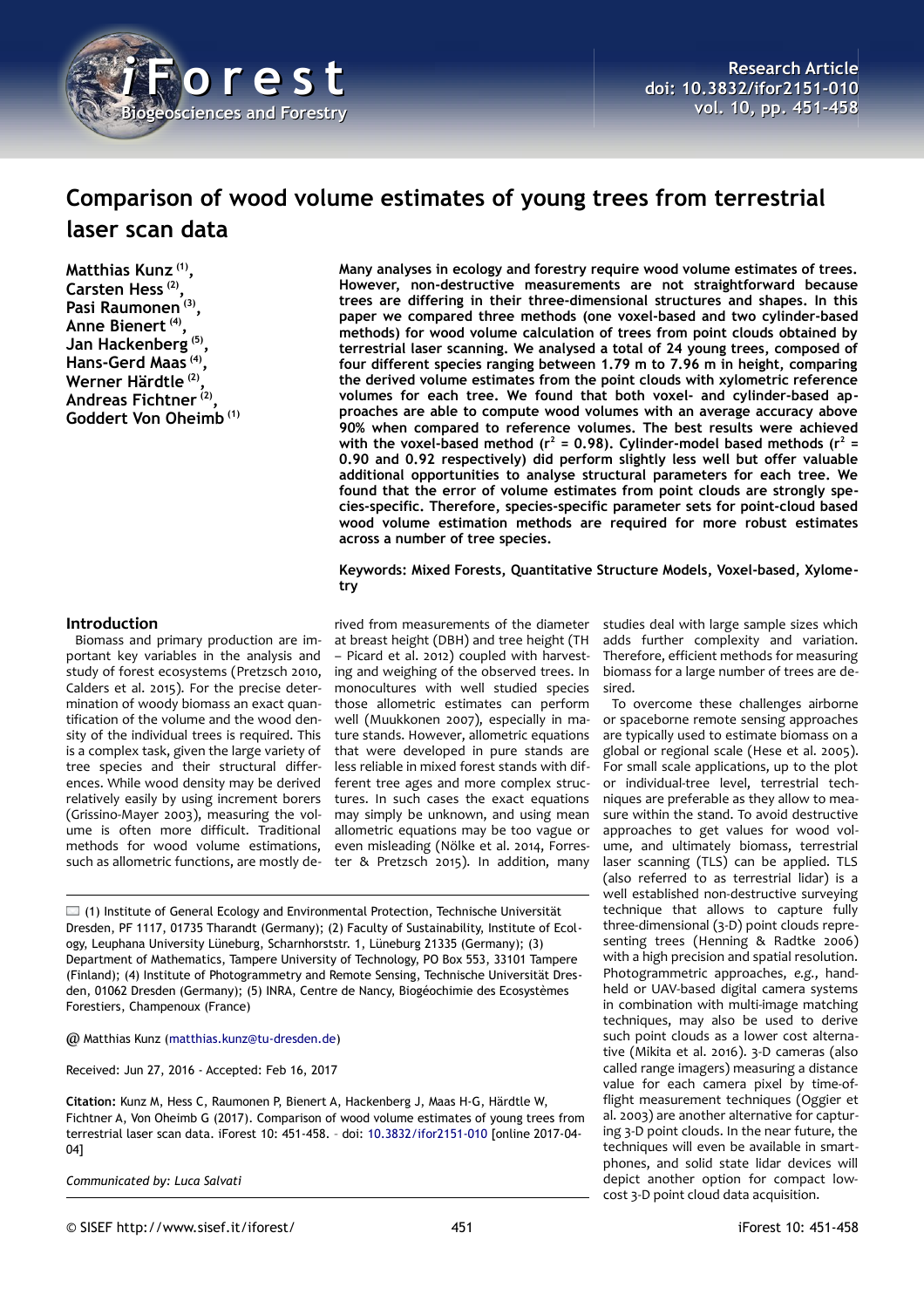Over the past decade a number of methods have been developed to derive common tree inventory parameters, such as DBH, TH, ground diameter (GD), and crown radii, from TLS point clouds in an automated or semi-automated fashion (Thies et al. 2004, Maas et al. 2008, Seidel et al. 2011a, Li et al. 2014, Seidel et al. 2015). The extraction of wood and crown volumes, as a more complex task, has specifically advanced over recent years (Raumonen et al. 2013, Bienert et al. 2014, Liang et al. 2014, Hackenberg et al. 2015b, Martin-Ducup et al. 2016). However, there are currently no commercially available software packages that deliver wood volumes from TLS point clouds in mixed stands. One reason is that available methods of wood volume calculation from point clouds cannot be applied easily across multiple species and tree sizes. Most methods rely on several input parameters and are still an active field of research. In many cases an advanced knowledge of the respective method is required.

In the literature several methods are described that utilize 3-D voxels grids to compute volumes of trees (Gorte & Pfeifer 2004, Hosoi et al. 2013, Bienert et al. 2014). Although there are methodological differences among them, they are similar in the sense that they mostly need just one input parameter, the voxel size. An advantage of the voxel-based methods is that they can account for real stem shapes with irregularities and thus are not limited to symmetrical shapes (*e.g.*, cylinders), which are used in many geometric-model based approaches (Akerblom et al. 2015). A disadvantage is that heavily occluded branches are often not fully recovered and their volume may be biased.

The other major group of modeling approaches comprises methods which produce quantitative structure models (QSMs). These methods fit geometric primitives into isolated point clouds of trees. The

resulting hierarchical collection of cylinders is based on segmentation of the point cloud into individual tree parts (stem and branches). An advantage of these methods is that they can directly deliver the tree topology (branching structure and order) from the local connectivity of the segmentation. Also occlusion is less problematic because the symmetry of the fitted shapes can account for missing points. Reported QSM producing methods, or methods with the capability to produce QSMs within literature can be classified into four different general approaches. A wide range of methods (Xu et al. 2007, Livny et al. 2010, Côté et al. 2011, Delagrange et al. 2014) relies on Dijkstra's Algorithm (Dijkstra 1959) to extract the skeleton of a tree which can serve as a basis for the cylinder fitting. Other tree-skeletonization methods which could replace Dijkstra's algorithm are reported as well (Bucksch & Lindenbergh 2008, Bucksch et al. 2010, Wang et al. 2014). The second approach relies on segmentation of the point cloud into branches using neighborhood structure of small subsets of the point cloud (Raumonen et al. 2013). Some other methods utilize search spheres recursively to follow the tree architecture from the root of the tree to its tips and connect fitted circles on the sphere-surfaces to cylinders (Jayaratna 2009, Hackenberg et al. 2014, Lamprecht et al. 2015). Lastly one method fits directly ellipses into the cloud by utilizing principal curvature and principal directions of each point (Aiteanu & Klein 2014).

The motivation of this study was to compare three available methods, one voxelbased and two cylinder-fitting techniques (Raumonen et al. 2013, Bienert et al. 2014, Hackenberg et al. 2014), and to analyze which of these methods are practical and able to compute reliable wood volume estimates across a range of tree species. For this test we quantified and compared volume estimates from TLS-derived point



<span id="page-1-0"></span>

clouds of young trees of different species. Most of the above TLS-based studies have been shown to deliver acceptable estimates of wood volumes, but so far not many have been tested on the same set of tree samples. We focused on younger trees because they are often missed or underrepresented in the analysis of mixed forest stands (Bayer et al. 2013, Pretzsch 2014), despite their great ecological relevance. As noted by Ashcroft et al. (2014) most studies of trees with TLS are biased towards forestry and less focused on ecological applications. Planted forest biodiversity experiments, *e.g.*, BIOTREE (Scherer-Lorenzen et al. 2007) or BEF-China (Bruelheide et al. 2014), that mainly consist of young trees will also benefit from this study. To validate the estimates we used xylometric measurements of harvested trees.

## **Material and methods**

#### *Target trees and study sites*

For our analysis we selected data from two different scan campaigns. From Hess et al. (2015) we used point clouds from 18 trees that were scanned and harvested from a forest in Enzen (52° 19′ 16″ N, 09° 09′ 47″ E), Lower Saxony, Germany. In addition, we included point clouds of six trees from Bienert et al. (2014) that were scanned and harvested from a forest in Adendorf (53° 17′ 00″ N, 10° 27′ 00″ E), Lower Saxony, Germany. In total 24 trees were selected comprising of four species: *Acer platanoides L.* (AcPl, Norway maple), *Acer pseudoplatanus L.* (AcPs, Sycamore maple), *Sorbus aucuparia L.* (SoAu, Rowan), and *Betula pendula ROTH* (BePe, Silver birch). The trees were selected based on the following criteria: (i) understorey trees that stand in groups; (ii) height between 1.3 m and 8 m; (iii) different structural habitus and species. Their structural complexity, that is the number, length and middiameter of branches of different branch order and the crown shape, increases in the following order: AcPl < AcPs < SoAu < BePe [\(Fig. 1\)](#page-1-0). This classification was based on diameter and length differences at the different branch order levels of each species as well as on four simple crown variables measured from the point clouds (for details see Hess et al. 2015). For each tree DBH, TH, and age data was available from conventional measurements, as well as a xylometric measurement of wood volume (see below) after scanning and cutting. DBH was measured using a diameter tape with 0.1 cm resolution. TH was measured with measurement tapes as the length of the chopped trunk. Tree age was determined by counting tree rings of a near ground stem disc under a lab microscope. DBH ranged between 1.1-4.5 cm, TH between 1.79-7.96 m, and tree age between 7 and 16 years (see [Tab. 1\)](#page-2-0).

We only used data for which comparable information was available and that was acquired in a controlled experimental set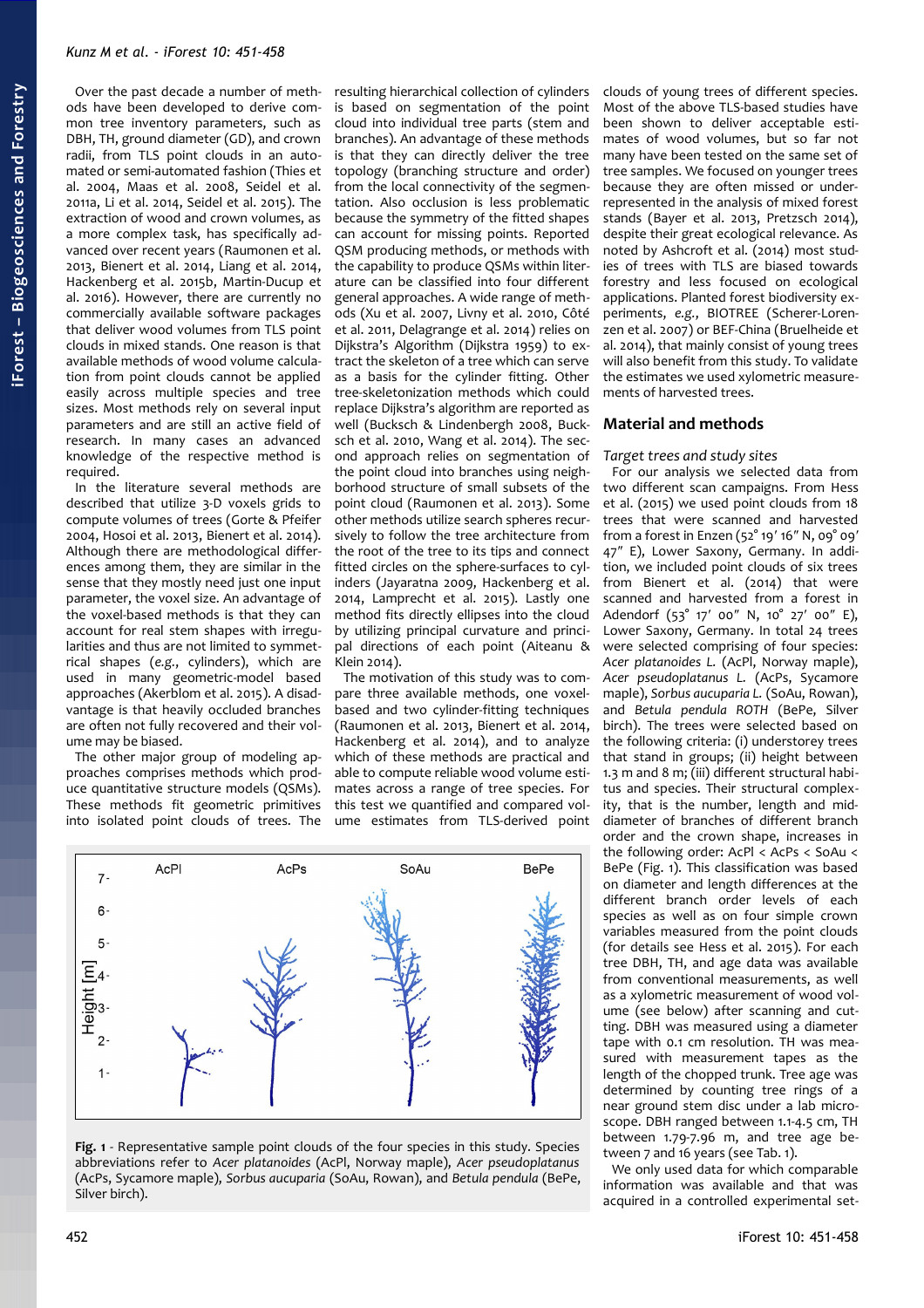<span id="page-2-0"></span>**Tab. 1** - Characteristics of 24 trees of four species and wood volume estimates (in liter) from point clouds and reference volume from xylometric measurement (Xylo, in liter). Percentage difference for each method from reference volume is given in brackets. Trees are sorted by species and increasing diameter at breast height (DBH). Species abbreviations: (AcPl) *Acer platanoides* (Norway maple); (AcPs) *Acer pseudoplatanus* (Sycamore maple); (SoAu) *Sorbus aucuparia* (Rowan); (BePe) *Betula pendula* (Silver birch). (TH): tree height; (RMSE): Root Mean Square Error; (MAE): Mean Absolute Error.

| <b>Species</b> | <b>No</b>      | Age            | <b>DBH</b><br>(cm) | <b>TH</b><br>(m) | Xylo    | Voxel-based<br>(Bienert et al.) | Cylinder-based<br>(Raumonen et al.) | Cylinder-based<br>(Hackenberg et al.) |
|----------------|----------------|----------------|--------------------|------------------|---------|---------------------------------|-------------------------------------|---------------------------------------|
|                |                | (y)            |                    |                  | (1)     |                                 | $(l - \Delta$ to Xylo)              |                                       |
|                | 1              | 7              | 1.1                | 1.79             | 0.283   | $0.312 (+10.2%)$                | $0.244$ $(-13.8%)$                  | $0.255$ ( $-10.0\%$ )                 |
|                | 2              | 7              | 1.4                | 2.23             | 0.408   | $0.454 (+11.3%)$                | $0.347(-14.9%)$                     | $0.331 (+18.9%)$                      |
| AcPl           | 3              | 7              | 1.8                | 3.12             | 0.875   | $0.954 (+9.0%)$                 | $0.833 (+4.8%)$                     | $0.808 (+7.6%)$                       |
|                | 4              | 7              | 2.0                | 4.88             | 1.335   | $1.520 (+13.9%)$                | $1.146(-14.2%)$                     | 1.189 (-10.9%)                        |
|                | 5              | $\overline{7}$ | 2.8                | 4.75             | 2.300   | $3.201 (+39.2%)$                | $2.854 (+24.1%)$                    | $2.499 (+8.6%)$                       |
|                | 6              | 7              | 4.1                | 3.98             | 3.789   | $4.384 (+15.7%)$                | 4.430 (+16.9%)                      | $4.408 (+16.3)$                       |
|                | $\overline{7}$ | 16             | 2.5                | 5.52             | 2.324   | $2.422 (+4.2%)$                 | $1.550(-33.3%)$                     | 1.494 (-35.7%)                        |
|                | 8              | 15             | 2.8                | 5.28             | 2.849   | $2.688 (+5.7%)$                 | $1.734 (+39.1%)$                    | $1.833 (+35.6%)$                      |
| AcPs           | 9              | 14             | 2.8                | 5.70             | 3.489   | $3.366(-3.5%)$                  | $2.586 (+25.9%)$                    | $2.473 (+29.1%)$                      |
|                | 10             | 16             | 3.0                | 5.93             | 3.459   | $3.239(-6.4%)$                  | $2.180(-37.0%)$                     | $2.135(-38.3%)$                       |
|                | 11             | 16             | 3.2                | 6.75             | 3.673   | $3.243 (+11.7%)$                | $2.308(-37.2%)$                     | $2.158 (+41.3%)$                      |
|                | 12             | 14             | 3.5                | 6.50             | 4.566   | $3.859$ ( $-15.5\%$ )           | $2.768 (+39.2%)$                    | $2.486 (+45.6%)$                      |
|                | 13             | 11             | 2.9                | 7.02             | 3.675   | $3.398 (+7.5%)$                 | $3.724 (+1.3%)$                     | $2.960(-19.5%)$                       |
|                | 14             | 11             | 3.3                | 7.50             | 4.667   | $4.392(-5.9%)$                  | $5.138 (+10.1%)$                    | $4.436 (+6.9%)$                       |
| SoAu           | 15             | 12             | 3.9                | 6.27             | 5.260   | $5.108 (+2.9%)$                 | $4.644 (+11.7%)$                    | $4.878 (+7.3%)$                       |
|                | 16             | 11             | 4.0                | 6.92             | 6.524   | $5.866$ ( $-10.1\%$ )           | $6.256(-4.1%)$                      | 5.731 (-12.2%)                        |
|                | 17             | 12             | 4.3                | 6.80             | 7.575   | $6.980(-7.9%)$                  | $6.858(-9.5%)$                      | $6.498 (+14.2%)$                      |
|                | 18             | 12             | 4.5                | 7.96             | 8.522   | $7.769(-8.8%)$                  | 7.442 (-12.7%)                      | $6.821 (+20.0\%)$                     |
|                | 19             | 10             | 2.8                | 6.53             | 3.005   | $2.718(-9.6%)$                  | $3.280 (+9.2%)$                     | $2.047(-31.9%)$                       |
|                | 20             | 10             | 3.1                | 6.76             | 3.841   | $3.322$ ( $-13.5%$ )            | $5.310 (+38.2%)$                    | $3.064 (+20.2%)$                      |
| <b>BePe</b>    | 21             | 10             | 3.5                | 5.76             | 4.742   | $4.938 (+4.1%)$                 | $5.732 (+20.8%)$                    | $4.633(-2.3%)$                        |
|                | 22             | 10             | 3.6                | 6.68             | 5.787   | $5.618 (+2.9%)$                 | $7.066 (+22.1%)$                    | $6.165 (+6.5%)$                       |
|                | 23             | 10             | 4.5                | 7.35             | 8.513   | 7.839 (-7.9%)                   | 10.060 (+18.2%)                     | $7.107(-16.5%)$                       |
|                | 24             | 10             | 4.6                | 6.99             | 9.801   | $9.067 (-7.5%)$                 | $10.320 (+5.3%)$                    | 7.618 (-22.3%)                        |
| Sum $(\mu)$    |                |                | $\blacksquare$     | $\blacksquare$   | 101.262 | 96.657 (-0.8%)                  | 98.811 (-5.5%)                      | 83.936 (-17.3%)                       |
| <b>RMSE</b>    |                |                |                    |                  |         | 0.453(12.1%)                    | 0.913(22.7%)                        | 1.030(23.4%)                          |
| <b>MAE</b>     |                |                |                    |                  |         | 0.369(9.8%)                     | 0.752(19.3%)                        | 0.818(19.9%)                          |

ting. Although additional TLS-based point cloud data of trees is available online, including larger trees, these data sets are not always sampled with identical methods, *e.g.*, in terms of reference measurements which are partly based on dry weight and not on xylometry analyses. Furthermore, in many cases data on branching structure or species information is missing. Hence, we focused on the analysis of a smaller but comprehensible data set of young trees.

# *Scan data acquisition, registration and post-processing*

Trees were scanned under leaf-off conditions in May and December 2013, respectively (Bienert et al. 2014, Hess et al. 2015). In order to provide full coverage, all trees were scanned from four different positions, perpendicular to each other, using a FARO Photon 120® laser scanner (Korntal-Münchingen, Germany), with an angular step size 0.036° (2.5 mm point spacing at 4 m distance). The distance from each scan position to the trees was between 3-4 m. The instrument height was 130 cm. All scans were performed under clear skies and nearly windless conditions. Four polystyrene spheres (14.5 cm diameter) were used as reference targets for co-registration. The resulting point clouds contained 10,000-200,000 points, depending on the

size and complexity of each tree. During the scan process, the built-in FARO LS Clear-Sky and Clear-Contour filters were applied to the captured data. These filters removed incorrect measurements (*i.e.*, when a laser beam was reflected twice), and incorrect sky points. The individual scans for each tree were automatically registered into a local coordinate system with the FARO Scene® software version 5.0.1 (FARO Technologies 2012) using the reference spheres. An overall registration accuracy of <3 mm was achieved for the point clouds. Individual trees were extracted manually from the registered point clouds using the software CloudCompare® version 2.54 (EDF 2014). The point clouds of each tree were post-processed by a statistical outlier remover filter plugin (qPCL) within CloudCompare to remove residual noise and ghost points. The tree point clouds in our study do not show heavy shadowing effects as they were scanned from multiple sides under leaf-off conditions. For more details on the scanning and point cloud processing refer to Bienert et al. (2014) and Hess et al. (2015).

# *Volume estimation*

# **Reference wood volume measurements**

For the xylometric reference measurements all trunks were cut into segments of 65 cm length. Each trunk segment or branch bundle was then fully submerged in a specifically constructed cylindrical water container. The displaced and collected water was weighted and the equivalent water volume was calculated and assigned to each object. The xylometric volumes were determined directly after the scan process so that no reduction in wood volume is expected. The period of submergence of each tree part was short so that the impact of water permeation into the wood was negligible.

## **Wood volume estimation** *via* **voxel space analysis**

For the voxel-based analysis we used the method of Bienert et al. (2014 – updated by Hess et al. 2015, hereafter referred to as Bienert et al.). In a first step, a 3-D voxel space is generated based on the defined voxel size and the dimensions of the input point cloud. In a second step each point of the input cloud is assigned into a voxel based on its location. To remove outliers, *e.g.*, single stray or noise points, a userdefined threshold can be set for the minimum number of points that a voxel must contain in order to be accepted. Here we used a consistent voxel size of 7 mm and a minimum number of two points per voxel. Smaller (5 mm) and larger (10 mm) voxel sizes were tested but did not improve the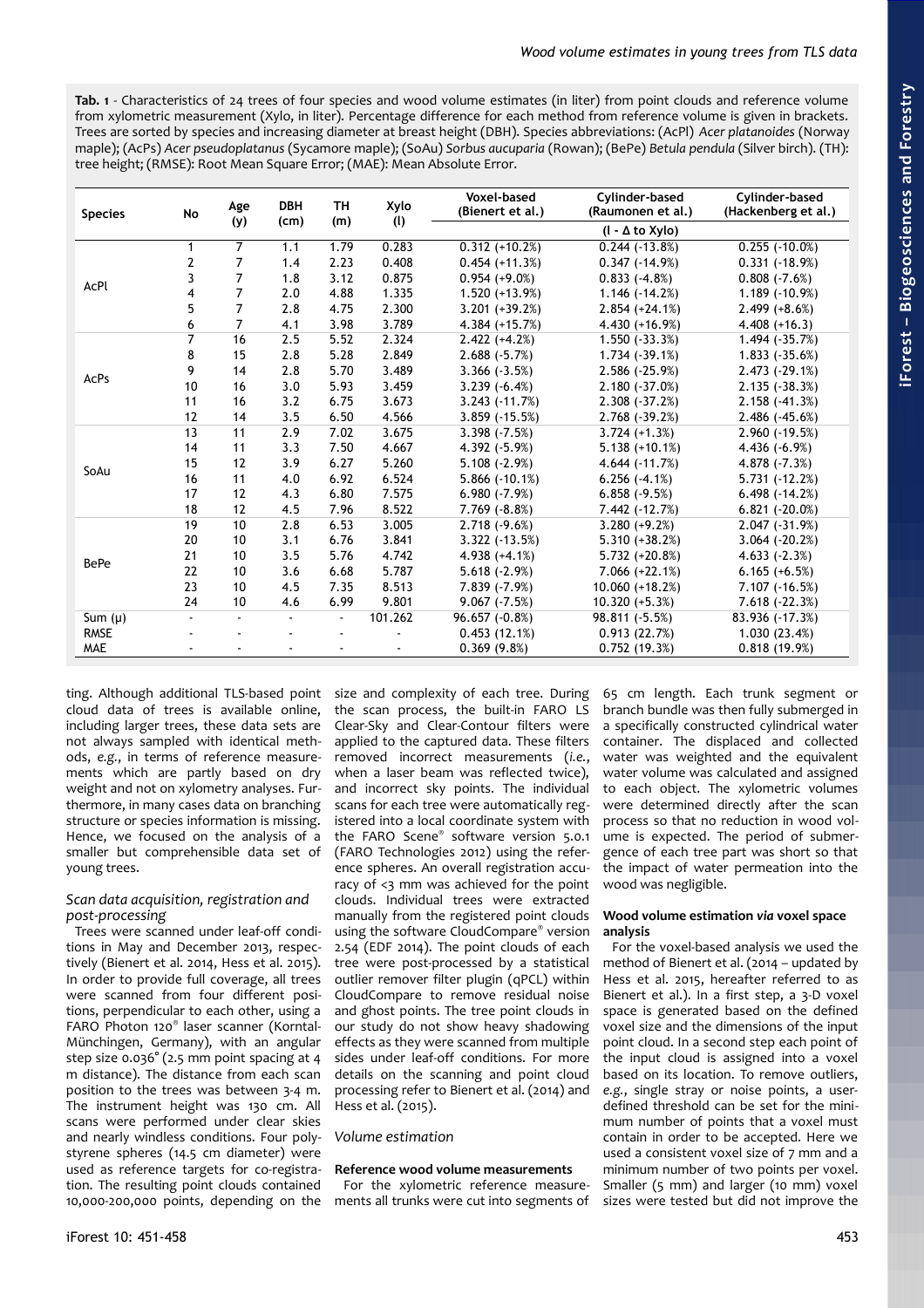overall estimates. Ideally the chosen voxel size is set to be smaller than the largest stem diameter. If voxel grid downsampling is used, that is, to reduce the number of points of a point cloud to a certain resolution, the voxel size of the volume method is bounded by the chosen voxel grid resolution. To avoid overestimation, which can occur if the voxel size is too large, the voxel volume is adjusted to the point distribution in the X- and Y-voxel space using axis-parallel bounding boxes (Bienert et al. 2014). For this adjustment the minimum number of two points within a voxel is sensible. After the voxelisation and boundingbox adjustment the algorithm identifies the occluded voxels (*i.e.*, inner and shadowed parts of the stem and branches) by performing a local neighborhood analysis in the X- and Y-direction in the horizontal layer of each occupied voxel. Using counters occluded voxels are identified and added as tree voxels accordingly. This step is crucial because the volume estimate will be biased when these parts are not accounted for as volume (Gorte & Pfeifer 2004, Hosoi et al. 2013). In a final step the bounding boxes are expanded to the sidefaces of their respective neighboring voxels and the volume is calculated by summing up the volumes of all bounding-box adjusted voxels. Here we worked with the original resolution of the point clouds.

#### **Wood volume estimation** *via* **cylindermodel approaches**

We used two geometric-primitive-based approaches to estimate wood volumes. The first approach we tested is the one originally developed by Raumonen et al. (2013 – hereafter referred to as Raumonen et al.) and which was further developed and validated in Calders et al. (2015) and Raumonen et al. (2015). The method partitions the point cloud into small subsets based on user-defined sizes. These subsets, or surface patches, work as the smallest units, which are used to segment the point cloud of a tree into the stem and individual branches. The segmentation is based on surface growing of the patches, starting from the base of the stem and branches,

and locally checking connectivity of small group of patches. The partition into patches and the segmentation are performed twice: the first partition uses large uniformly sized patches to quickly estimate the branching structure and local branch size, and based on that the second partition uses patches of a smaller and variable size to produce finer segmentation. In the next step circular cylinders are fitted into the segments. The relative length (length/ radius) of the fitted cylinders approximately equals a user given value. It is also possible to fit other geometric primitives into the subsets, *e.g.*, cones or elliptical cylinders. However, circular cylinders are the most robust primitive to describe the tree and its structure (Akerblom et al. 2015). Non-connecting cylinders are automatically extended to form a complete model. Finally the tree parameters of interest (*i.e.*, wood volume, branch angles, branch and trunk diameter, etc.) can be read from the cylinder model. Because the partitions into patches are random, every modeling run produces slightly different models and therefore we always made five models per input and calculated the average from these models. The important input parameters were optimized for each tree by the following simple procedure: the models were calculated with all possible parameter combinations – the minimum patch size, the maximum patch size, relative cylinder length, and outlier removal radius for cylinder fitting – and the combination that was selected was the one with the smallest standard deviation of the point-to-model distances. The point-tomodel distance (that is, the minimum of all the distances between the point and all cylinders) for automatic parameter optimization in the QSM building method relies on Hackenberg et al. (2015b). We used the following possible parameter values: minimum patch size of 5 mm and 10 mm; maximum patch size: 30 mm, 40 mm, 50 mm; relative cylinder length: 4, 6, 8; relative radius for outlier removal: 2, 2.5, 3, 3.5, 4. The algorithm runs in Matlab® (MathWorks, Natick, MA, USA) version R2015a.

The second approach we tested is by

Hackenberg et al. (2014 – hereafter abbreviated as Hackenberg et al.). This approach utilizes search spheres to follow the tree's branching structure from its root to its tips. On each sphere's surface the cross sectional areas of the underlying branch are represented by circular point structures. Circles are fitted and then transformed to enlarged spheres. The method is repeated recursively with the new detected spheres and stops when a sphere reaches a tip or a large occlusion gap. An open source software exists (Hackenberg et al. 2015a, Rusu & Cousins 2011) with support given as a web page [\(http://www.simpletree.uni-frei](http://www.simpletree.uni-freiburg.de/) [burg.de\)](http://www.simpletree.uni-freiburg.de/). User and self-critics of the software's author include the support for Linux OS only and a high-dimensional space of input parameters. A free plugin for the Computree platform [\(http://computree.onf](http://computree.onf.fr/?lang=en) [.fr/?lang=en\)](http://computree.onf.fr/?lang=en) was released accounting to both critics. The main operating system of Computree is Microsoft Windows® and the method parameters are guessed internally by point cloud and tree features and are optimized user-hidden. The sphere-following method is extended with the attractor technique presented in Côté et al. (2011, 2012) to allow the method to handle large gaps in the point clouds. The plugin is currently in an early alpha version, but could produce the results presented here, as well as on other available clouds. The full plugin will be presented in detail in a future publication as soon as it reaches a stable state. All 24 trees could be modelled in a total of 163 seconds (Intel(R) Xeon(R) CPU E5-1650 v3).

Statistical data analysis of the volumetric results was performed with R (R Core Team 2015).

#### **Results**

<span id="page-3-0"></span>Wood volume estimates from the point clouds were successfully derived for all 24 trees with all three methods [\(Tab. 1\)](#page-2-0). In general, all the three methods agreed well when compared to the xylometric reference measurements [\(Fig. 2\)](#page-3-0). The voxel-based method gave the best results overall  $(r^2 = 0.98 - Fig. 2)$  $(r^2 = 0.98 - Fig. 2)$  with an average underestimation of less than 1% (MAE 9.8%). The



shows linear fit between reference measurements and estimate. The 1:1 line is visualized by the diagonal borderline of the gray triangle. Different tree species are indicated by different point types. Species abbreviations: (AcPl) *Acer platanoides;* (AcPs) *Acer pseudoplatanus*; (SoAu) *Sorbus aucuparia*; (BePe) *Betula pendula*.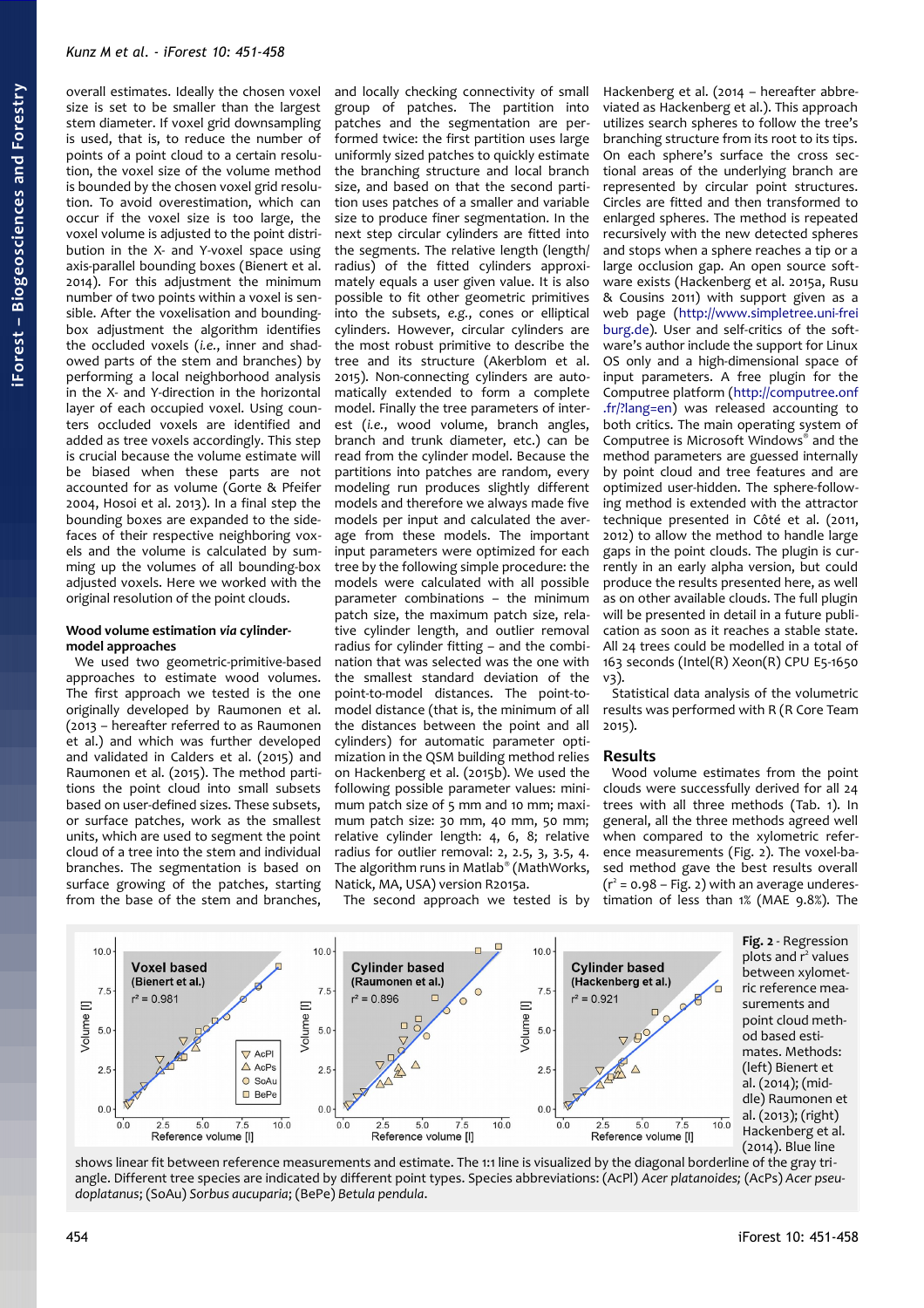cylinder-primitive based method of Raumonen et al. showed a similar level of accuracy, with an underestimation of less than 6%, but showed a higher variance (MAE 19.3%,  $r^2 = 0.90$ ). The method of Hackenberg et al. performed less well because it tends to underestimate the volumes by  $17.3\%$  (MAE 19.9%,  $r^2$  = 0.92). When comparing the absolute volume (sum) of all trees the method by Raumonen et al. was closest to the reference measurements [\(Tab.](#page-2-0) [1\)](#page-2-0).

We found a significant variation in the error of the estimates between tree species across all methods [\(Tab. 2\)](#page-4-2). The highest mean error over all three methods was obtained for an *Acer pseudoplatanus* tree (No. 12 in [Tab. 1\)](#page-2-0). The wood volume of this tree species was generally underestimated by all methods. The volumes derived for *Betula pendula* (species with a complex structure in our study) showed the strongest variations across methods. The esti-

<span id="page-4-1"></span>**Fig. 3** – (Top): Wood volume estimates for 24 trees of four tree species from three different methods. Different methods are indicated by different point types and colors. Tree volumes are plotted on a logarithmic scale for easier comparison between small and larger volumes. Trees are sorted by species and increasing diameter at breast height (DBH). Species abbreviations: (AcPl) *Acer platanoides;* (AcPs) *Acer pseudoplatanus*; (SoAu) *Sorbus aucuparia*; (BePe) *Betula pendula*. (Bottom): Percentage difference of point cloud estimates to xylometric reference volume. ±25% value is plotted as dashed line for better visual interpretation. Vertical gray lines are plotted to differentiate between sets of different species.

<span id="page-4-0"></span>**Fig. 4** - Plot of diameter at breast height (DBH) and tree height (TH) *versus* the observed differences of all three methods to the reference volumes. Different tree species are indicated by different point types. Methods are indicated by color: red refers to Bienert et al. (2014), blue refers to Raumonen et al. (2013), green refers to Hackenberg et al. (2014). Species abbreviations: (AcPl) *Acer platanoides;* (AcPs) *Acer pseudoplatanus*; (SoAu) *Sorbus aucuparia*; (BePe) *Betula pendula*.

<span id="page-4-2"></span>**Tab. 2** - Effect of diameter at breast height (DBH), tree height (TH) and tree species on the error of the volume estimates using different methods. Significance of DBH and TH was tested using simple linear regression. Significance of tree species was tested by one-way ANOVA. (\*): p<0.05; (\*\*): p<0.01; (\*\*\*): p<0.001; (ns): not significant.

| Parameter      | Effect of error on volumetric estimate |                       |                       |  |  |  |
|----------------|----------------------------------------|-----------------------|-----------------------|--|--|--|
|                | Bienert et al.                         | Raumonen et al.       | Hackenberg et al.     |  |  |  |
| <b>DBH</b>     | * $(F1.22=5.3)$                        | ns                    | ns                    |  |  |  |
| тн             | *** $(F_{1,22}=18.5)$                  | ns                    | ns                    |  |  |  |
| <b>Species</b> | *** $(F_{3.20} = 14.7)$                | *** $(F_{3,20}=22.5)$ | *** $(F_{3,20}=11.0)$ |  |  |  |

mates obtained for *Sorbus aucuparia* best agreed with the reference measurements and showed the lowest variations [\(Fig. 3\)](#page-4-1). Comparing DBH and TH with the differences of the reference volumes did not reveal significant trends for the cylinderbased methods [\(Fig. 4\)](#page-4-0). Only using the voxel-based method DBH  $(F_{122} = 18.4, p <$  0.001) and TH ( $F_{1.22} = 5.3$ ,  $p < 0.05$ ) had a significant effect on the error of the estimates.

## **Discussion**

All three methods can be used to compute wood volume estimates for young trees from TLS-derived point clouds. The



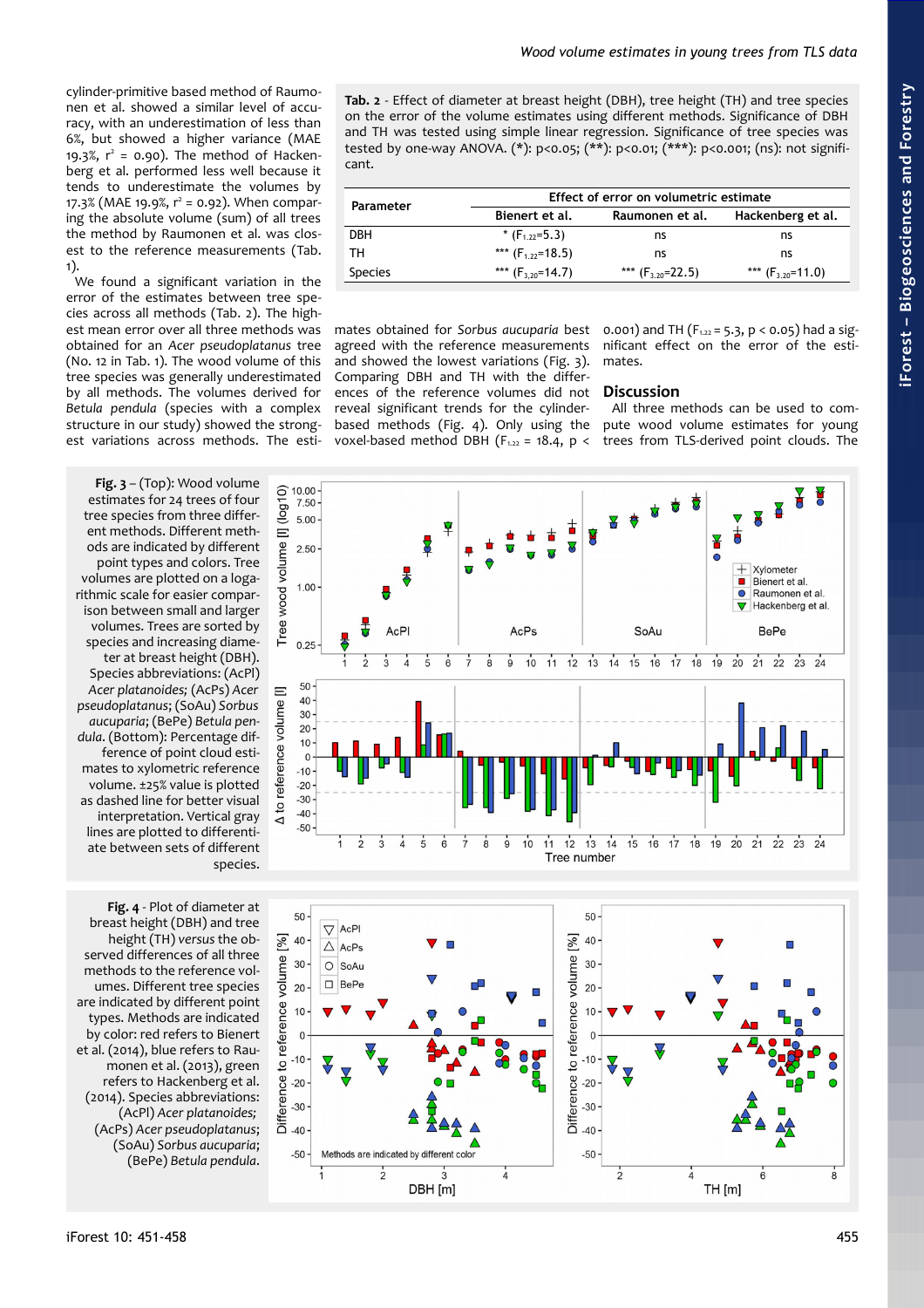<span id="page-5-0"></span>**Tab. 3** - Potential group of structural tree (species) parameters for the description and development of species specific parameters settings of pointcloud based methods for wood volume estimation. Diameter at breast height (DBH), tree height (TH), ground diameter (GD).

| Tree (species) parameters              |
|----------------------------------------|
| Height, DBH (or GD) Height/DBH (or GD) |
| ratio                                  |
| Number of branches                     |
| Minimum branch radius                  |
| Mean branch length/radius ratio        |
| Mean branch angle                      |
| Maximum branch order                   |
| Stem/branch radius ratio               |
|                                        |

achievable accuracies are sufficiently high to grant reliable results in wide range of ecological and forestry applications. Currently, all the three tested methods rely on user input. In particular the two QSM methods require to set multiple parameters that can have a significant effect on the estimate, *e.g.*, minimum radii. The complex setting of these parameters should be simplified to allow for the use of these methods without the need for advanced knowledge in point cloud modeling. For a better comparison of the tested methods we used identical parameter settings (see above) in each method for all trees in the sample.

The observed errors in the estimates can be mainly related to structural differences among tree species rather than to the methods themselves. Indeed, tree trunks hold most of the wood volume and can be extracted with high accuracies, while errors in volume estimation were mainly attributed to the branches (Hackenberg et al. 2015b, Hess et al. 2015). Whereas branches are detected generally well, visual inspection of the resulting cylinder models using QSM methods showed that the observed underestimation, as well as overestimation, of the cylinder-primitive approaches was mainly explained by over- or undersized cylinder diameters at thin branches. The bounding-box adjustment of the tested voxel-based method did not have this problem and showed the lowest overall error. For instance, *Betula pendula* typically consists of a large number of long thin branches, while *Sorbus aucuparia* is characterized by fewer, shorter and thicker branches. The latter species is less prone to error (see [Tab. 2](#page-4-2) and [Fig. 3\)](#page-4-1) due to a larger number of laser points that actually hit the branches (depending on the scan resolution) and a lower number of branches that may have an incorrect cylinder fit.

In few cases branches of higher order showed a larger cylinder diameter than branches of lower order. Actually, for most tree individuals this will not be true. Both cylinder-based methods use a threshold for the minimum size of cylinder radii at

branches (2.5 mm in our case). If radii are smaller than this value they are adjusted (enlarged) to this threshold, leading to an overestimation especially at very thin branches. The methods of Raumonen et al. and Hackenberg et al. gave similar results except for *Betula pendula*. The large number of branches in this species, especially second order branches, yielded a larger overall error even though the error of the fitted cylinder radii can be small. Contrastingly, the large underestimation observed for *Acer pseudoplatanus* (36% on average) using the cylinder-based methods could not be related to any specific tree parameter. A possible explanation could be that the trunk and branches are not of cylindrical shape or that the ratio between cylinder length and radius is not suited for the samples of this tree species. However, for *Sorbus aucuparia* we did not observe such a large underestimation, despite its higher structural complexity. Another possibility are registration errors or noise in the point clouds.

The fact that the tree species had a significant influence on the error of the estimate using all methods [\(Tab. 2\)](#page-4-2) calls for sets of species-specific parameters, especially for the cylinder-based methods. Currently such parameter sets do not exist and more research for a range of tree species is required. In the practice, it will not always be possible to know the species of a tree that is represented in the point cloud; however, even in such cases species-specific parameter sets would be useful. By analyzing the QSM information for a set of reference species, groups of parameters that describe that species, *e.g.*, using support vector machines or linear discriminant analysis, may be developed (see [Tab. 3\)](#page-5-0). This would help identifying the species identity for trees of unknown species in the point cloud in large scale studies on natural forests. In particular, parameters accounting for the structural characteristics of a species or a group of species are desirable. One suggestion is to set the minimum branch diameters based on the branch order level and the type of species. To this purpose, iterative approaches could be applied which optimize the method parameters and identify the species first, before applying this information in consecutive runs.

The observed influence of DBH and TH on the error using the voxel-based method [\(Tab. 2,](#page-4-2) [Fig. 4\)](#page-4-0) indicates that it is not feasible to apply a constant voxel size for all point clouds in the case of large variations in DBH and branch diameter. In our case a voxel size of 7 mm was suitable for all tree samples (young understorey trees, TH < 8 m), but this may not fit when analyzing larger trees and sample sizes. When the wood volume at the plot level is required and larger trees are included in the sample, this has to be considered and carefully adapted. In this regard, cylinder-based methods adapt much better to variations

in diameters and tree height, though they yield larger errors of the estimates. The voxel-based method of Bienert et al. (2014) currently does not calculate the branching structure. To improve that method a treeskeletonization routine could be included to allow for local adjustments of the voxel size, together with the bounding-box adjustment routine, at branches of higher order. An initial voxel size estimate based on DBH and TH should be used to set the optimal voxel size. DBH and TH can be extracted relatively straight forward (Dassot et al. 2011) and ground truth sampling is not required.

## **Conclusions**

All three methods compared in this study proved to be appropriate (in terms of their accuracy) to derive wood volumes of young deciduous trees from TLS point clouds. This is promising for their use in wider ecological applications such as treegrowth analysis (Sheppard et al. 2016) or long-term forest biodiversity experiments were non-destructive measurements are essential (Li et al. 2014). The use of voxelbased methods should be favored when only the total tree volume has to be estimated, as these methods are easy to use and yield robust results. However, the geometric-primitive (QSM) based approaches currently offer more output parameters (*e.g.*, branching order, branch angles and radii) in a very small file size. This additional information is highly valuable in terms of finding optimized method parameters that account for species-specific differences in the structural complexity and branch sizes. Currently, such parameter sets do not exist and further research with a larger sample is required. Although all the three tested methods include some optimization or adjustment routines, their initial input parameters were not altered with regards to the tree species – which is highly related to the error of the estimate. Therefore, careful consideration is needed to select the best input parameters for each method, as initial information on the trees and their respective point clouds is essential. Using species-specific parameter sets and combining the advantages of voxel-based and cylinder-based methods the estimation of highly accurate wood volume estimates from point clouds of trees is certainly possible.

Advancements of the methods analyzed in this study can also help to provide improved estimates of the related tree biomass, which is the goal of many studies. Allometric regression models including TLS-based information can be provided with more accurate information compared to simple point cloud metrics (Seidel et al. 2011b). Nonetheless, wood densities are currently still required to convert the volumes into an accurate estimate of biomass.

#### **Acknowledgements**

MK performed the data analysis and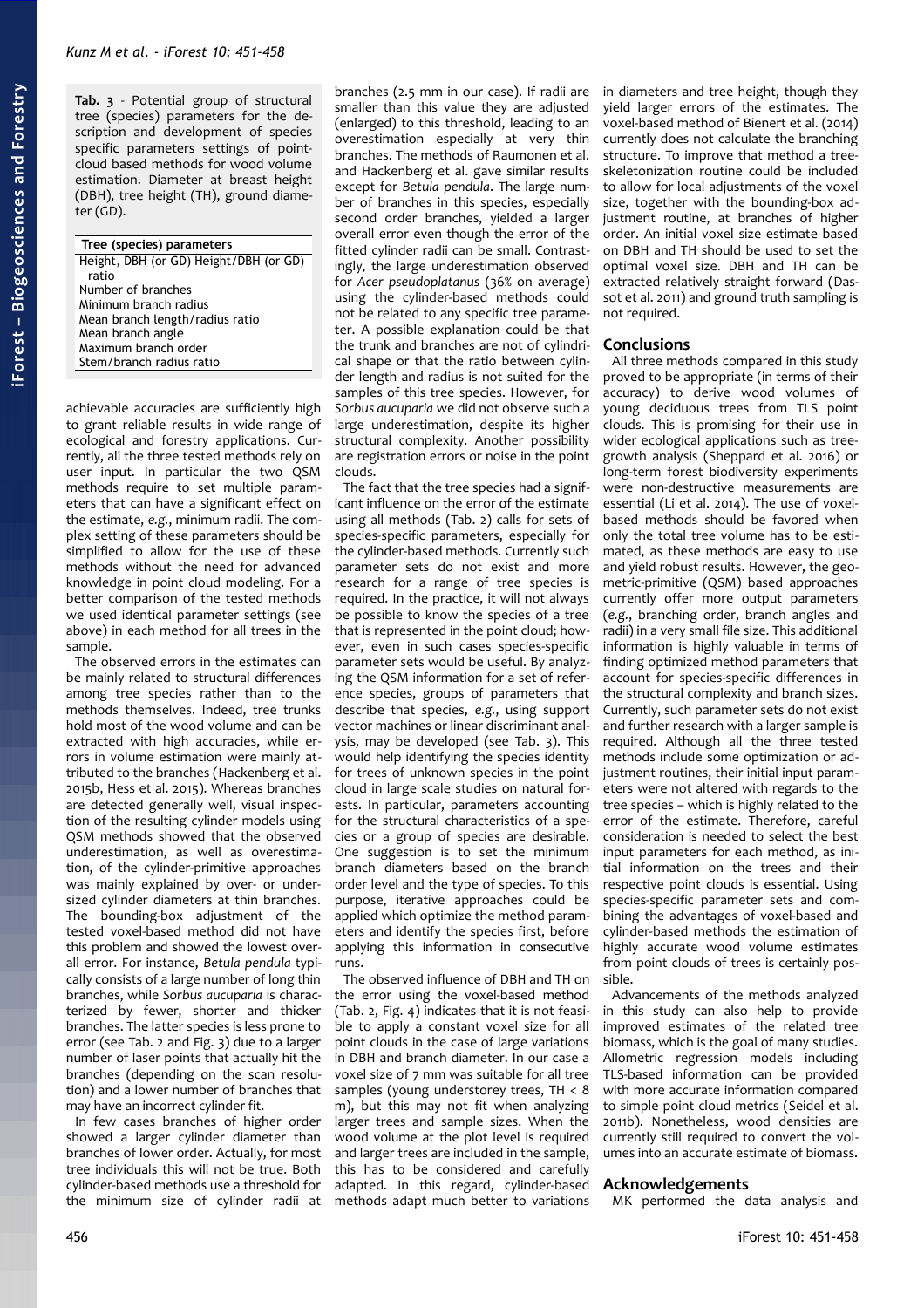wrote the manuscript. CH and GvO conceived and designed the field experiments. CH carried out the field work. CH, PR, AB, JH and AF analysed the data and contributed to the manuscript. HGM, WH, AF and GvO contributed to the interpretation of the results and preparation of the manuscript.

We thank Moritz-Christian von Oheimb for support in obtaining the experimental data from Enzen forest. Carsten Hess is very grateful to the program and scholarship of the Leuphana Graduate School "DIABOLO - Distributed, Integrated and Harmonised Forest Information for Bioeconomy Outlooks". This project has received funding from the European Union's Horizon 2020 research and innovation programme under the grant agreement no. 633464.

## **References**

- Aiteanu F, Klein R (2014). Hybrid tree reconstruction from inhomogeneous point clouds. The Visual Computer 30: 763-771. - doi: [10.1007/s003](http://dx.doi.org/10.1007/s00371-014-0977-7) [71-014-0977-7](http://dx.doi.org/10.1007/s00371-014-0977-7)
- Akerblom M, Raumonen P, Kaasalainen M, Casella E (2015). Analysis of geometric primitives in quantitative structure models of tree stems. Remote Sensing 7: 4581-4603. - doi: [10.3390/rs70404581](http://dx.doi.org/10.3390/rs70404581)
- Ashcroft MB, Gollan JR, Ramp D (2014). Creating vegetation density profiles for a diverse range of ecological habitats using terrestrial laser scanning. Methods in Ecology and Evolution 5: 263-272. - doi: [10.1111/2041-210X.12157](http://dx.doi.org/10.1111/2041-210X.12157)
- Bayer D, Seifert S, Pretzsch H (2013). Structural crown properties of Norway spruce (*Picea abies* [L.] Karst.) and European beech (*Fagus sylvatica* [L.]) in mixed *versus* pure stands revealed by terrestrial laser scanning. Trees 27: 1035-1047. - doi: [10.1007/s00468-013-0854-4](http://dx.doi.org/10.1007/s00468-013-0854-4)
- Bienert A, Hess C, Maas HG, Von Oheimb G (2014). A voxel-based technique to estimate the volume of trees from terrestrial laser scanner data. International Archives of Photogrammetry and Remote Sensing XL- 5: 101-106. - doi: [10.5194/isprsarchives-XL-5-101-2014](http://dx.doi.org/10.5194/isprsarchives-XL-5-101-2014)
- Bruelheide H, Nadrowski K, Assmann T, Bauhus J, Both S, Buscot F, Chen XY, Ding B, Durka W, Erfmeier A, Gutknecht JLM, Guo D, Guo LD, Härdtle W, He JS, Klein AM, Kühn P, Liang Y, Liu X, Michalski S, Niklaus PA, Pei K, Scherer-Lorenzen M, Scholten T, Schuldt A, Seidler G, Trogisch S, Von Oheimb G, Welk E, Wirth C, Wubet T, Yang X, Yu M, Zhang S, Zhou H, Fischer M, Ma K, Schmid B (2014). Designing forest biodiversity experiments: general considerations illustrated by a new large experiment in subtropical China. Methods in Ecology and Evolution 5: 74-89. - doi: [10.1111/2041-210X.12126](http://dx.doi.org/10.1111/2041-210X.12126)
- Bucksch A, Lindenbergh R (2008). CAMPINO A skeletonization method for point cloud processing. ISPRS Journal of Photogrammetry and Remote Sensing 63: 115-127. - doi: [10.1016/j.isprs](http://dx.doi.org/10.1016/j.isprsjprs.2007.10.004) [jprs.2007.10.004](http://dx.doi.org/10.1016/j.isprsjprs.2007.10.004)
- Bucksch A, Lindenbergh R, Menenti M (2010). SkelTre. The Visual Computer 26: 1283-1300. doi: [10.1007/s00371-010-0520-4](http://dx.doi.org/10.1007/s00371-010-0520-4)
- Calders K, Newnham G, Burt A, Murphy S, Raumonen P, Herold M, Culvenor D, Avitabile V,

Disney M, Armston J, Kaasalainen M (2015). Nondestructive estimates of above-ground biomass using terrestrial laser scanning. Methods Ecology and Evolution 6: 198-208. - doi: [10.1111/](http://dx.doi.org/10.1111/2041-210X.12301) [2041-210X.12301](http://dx.doi.org/10.1111/2041-210X.12301)

- Côté JF, Fournier RA, Egli R (2011). An architectural model of trees to estimate forest structural attributes using terrestrial LiDAR. Environmental Modelling and Software 26: 761-777. doi: [10.1016/j.envsoft.2010.12.008](http://dx.doi.org/10.1016/j.envsoft.2010.12.008)
- Côté JF, Fournier RA, Frazer GW, Niemann KO (2012). A fine-scale architectural model of trees to enhance LiDAR-derived measurements of forest canopy structure. Agricultural and Forest Meteorology 166: 72-85. - doi: [10.1016/j.agrfor](http://dx.doi.org/10.1016/j.agrformet.2012.06.007) [met.2012.06.007](http://dx.doi.org/10.1016/j.agrformet.2012.06.007)
- Dassot M, Constant T, Fournier M (2011). The use of terrestrial LiDAR technology in forest science: application fields, benefits and challenges. Annals of Forest Science 68: 959-974. doi: [10.1007/s13595-011-0102-2](http://dx.doi.org/10.1007/s13595-011-0102-2)

Delagrange S, Jauvin C, Rochon P (2014). Pypetree: A tool for reconstructing tree perennial tissues from point clouds. Sensors 14: 4271- 4289. - doi: [10.3390/s140304271](http://dx.doi.org/10.3390/s140304271)

- Dijkstra EW (1959). A note on two problems in connection with graphs. Numerische Mathematik 1: 269-271. - doi: [10.1007/BF01386390](http://dx.doi.org/10.1007/BF01386390)
- EDF (2014). CloudCompare (version 2.5) [GPL software]. EDF R&D, Telecom ParisTech, Web site. [online] URL: [http://www.cloudcompare.](http://www.cloudcompare.org/) [org](http://www.cloudcompare.org/)
- FARO Technologies (2012). FARO Scene 5.0 User's Manual. FARO Technologies Inc., Lake Mary, FL, USA. [online] URL: [http://www.faro.](http://www.faro.com/en-us/products/faro-software/scene/downloads) [com/en-us/products/faro-software/scene/down](http://www.faro.com/en-us/products/faro-software/scene/downloads) [loads](http://www.faro.com/en-us/products/faro-software/scene/downloads)
- Forrester D, Pretzsch H (2015). Tamm review: on the strength of evidence when comparing ecosystem functions of mixtures with monocultures. Forest Ecology and Management 356: 41- 53. - doi: [10.1016/j.foreco.2015.08.016](http://dx.doi.org/10.1016/j.foreco.2015.08.016)
- Gorte B, Pfeifer N (2004). Structuring laserscanned trees using 3D mathematical morphology. International Archives of Photogrammetry and Remote Sensing 35 (B5): 929-933. - [http://](http://citeseerx.ist.psu.edu/viewdoc/download?doi=10.1.1.438.1610&rep=rep1&type=pdf) [citeseerx.ist.psu.edu/viewdoc/download?doi=](http://citeseerx.ist.psu.edu/viewdoc/download?doi=10.1.1.438.1610&rep=rep1&type=pdf) [10.1.1.438.1610](http://citeseerx.ist.psu.edu/viewdoc/download?doi=10.1.1.438.1610&rep=rep1&type=pdf)
- Grissino-Mayer H (2003). A manual and tutorial for the proper use of an increment borer. Tree-Ring Research 59: 63-79. [online] URL: [http://](http://arizona.openrepository.com/arizona/handle/10150/262572) [arizona.openrepository.com/arizona/handle/101](http://arizona.openrepository.com/arizona/handle/10150/262572) [50/262572](http://arizona.openrepository.com/arizona/handle/10150/262572)
- Hackenberg J, Morhart C, Sheppard J, Spiecker H, Disney M (2014). Highly accurate tree models derived from terrestrial laser scan data: a method description. Forests 5: 1069-1105. - doi: [10.3390/f5051069](http://dx.doi.org/10.3390/f5051069)
- Hackenberg J, Spiecker H, Calders K, Disney M, Raumonen P (2015a). SimpleTree - an efficient open source tool to build tree models from TLS Clouds. Forests 6: 4245-4294. - doi: [10.3390/f611](http://dx.doi.org/10.3390/f6114245) [4245](http://dx.doi.org/10.3390/f6114245)
- Hackenberg J, Wassenberg M, Spiecker H, Sun D (2015b). Non destructive method for biomass prediction combining TLS derived tree volume and wood density. Forests 6: 1274-1300. - doi: [10.3390/f6041274](http://dx.doi.org/10.3390/f6041274)
- Henning JG, Radtke PJ (2006). Ground-based laser imaging for assessing three-dimensional forest canopy structure. Photogrammetric En-

gineering and Remote Sensing 72: 1349-1358. doi: [10.14358/PERS.72.12.1349](http://dx.doi.org/10.14358/PERS.72.12.1349)

- Hese S, Lucht W, Schmullius C, Barnsley M, Dubayah R, Knorr D, Neumann K, Riedel T, Schroter K (2005). Global biomass mapping for an improved understanding of the  $CO<sub>2</sub>$  balance - the Earth observation mission Carbon-3D. Remote Sensing of the Environment 94: 94- 104. - doi: [10.1016/j.rse.2004.09.006](http://dx.doi.org/10.1016/j.rse.2004.09.006)
- Hess C, Bienert A, Härdtle W, Von Oheimb G (2015). Do tree crown structures influence the accuracy of wood volume estimates by terrestrial LiDAR? Forests 6: 3847-3867. - doi: [10.3390/](http://dx.doi.org/10.3390/f6113847) [f6113847](http://dx.doi.org/10.3390/f6113847)
- Hosoi F, Nakai Y, Omasa K (2013). Voxel tree modeling for estimating leaf area density and woody material volume using 3-D LIDAR data. ISPRS Annals of Photogrammetry, Remote Sensing and Spatial Information Sciences II-5/W2: 115-120. - doi: [10.5194/isprsannals-II-5-W2-](http://dx.doi.org/10.5194/isprsannals-II-5-W2-115-2013) [115-2013](http://dx.doi.org/10.5194/isprsannals-II-5-W2-115-2013)
- Jayaratna S (2009). Baumrekonstruktion aus 3D-Punktwolken [Tree reconstruction from 3D point clouds]. Diploma thesis, University of Bonn, Bonn, Germany, pp. 73. [in German] [online] URL: [http://pdfs.semanticscholar.org/](http://pdfs.semanticscholar.org/9a9c/c198cf57d307ef8909388922cf43ea3500c8.pdf) [9a9c/c198cf57d307ef8909388922cf43ea3500c8](http://pdfs.semanticscholar.org/9a9c/c198cf57d307ef8909388922cf43ea3500c8.pdf) [.pdf](http://pdfs.semanticscholar.org/9a9c/c198cf57d307ef8909388922cf43ea3500c8.pdf)
- Lamprecht S, Stoffels J, Udelhoven T (2015). Vec-Tree - Concepts for 3D modelling of deciduous trees from terrestrial Lidar. Photogrammetrie-Fernerkundung-Geoinformation 3: 241-255. doi: [10.1127/pfg/2015/0266](http://dx.doi.org/10.1127/pfg/2015/0266)
- Li Y, Hess C, Von Wehrden H, Härdtle W, Von Oheimb G (2014). Assessing tree dendrometrics in young regenerating plantations using terrestrial laser scanning. Annals of Forest Science 71: 453-462. - doi: [10.1007/s13595-014-0358-4](http://dx.doi.org/10.1007/s13595-014-0358-4)
- Liang X, Kankare V, Yu X, Hyyppa J, Holopainen M (2014). Automated stem curve measurement using terrestrial laser scanning. IEEE Transactions on Geosciences and Remote Sensing 52: 1739-1748. - doi: [10.1109/TGRS.2013.2253783](http://dx.doi.org/10.1109/TGRS.2013.2253783)
- Livny Y, Yan F, Olson M, Chen B, Zhang H, El-Sana J (2010). Automatic reconstruction of tree skeletal structures from point clouds. ACM Transactions on Graphics 29: 151. [online] URL: <http://dl.acm.org/citation.cfm?id=1866177>
- Maas HG, Bienert A, Scheller S, Keane E (2008). Automatic forest inventory parameter determination from terrestrial laser scanner data. International Journal of Remote Sensing 29: 1579- 1593. - doi: [10.1080/01431160701736406](http://dx.doi.org/10.1080/01431160701736406)
- Martin-Ducup O, Schneider R, Fournier RA (2016). Response of sugar maple (*Acer saccharum* Marsh.) tree crown structure to competition in pure *versus* mixed stands. Forest Ecology and Management 374: 20-32. - doi: [10.1016/](http://dx.doi.org/10.1016/j.foreco.2016.04.047) [j.foreco.2016.04.047](http://dx.doi.org/10.1016/j.foreco.2016.04.047)
- Mikita T, Janata P, Surový P (2016). Forest stand inventory based on combined aerial and terrestrial close-range photogrammetry. Forests 7 (8): 165. - doi: [10.3390/f7080165](http://dx.doi.org/10.3390/f7080165)
- Muukkonen P (2007). Generalized allometric volume and biomass equations for some tree species in Europe. European Journal of Forest Research 126: 157-166. - doi: [10.1007/s10342-007-](http://dx.doi.org/10.1007/s10342-007-0168-4) [0168-4](http://dx.doi.org/10.1007/s10342-007-0168-4)
- Nölke N, Fehrmann L, I Nengah SJ, Tiryana T, Seidel D, Kleinn C (2014). On the geometry and allometry of big-buttressed trees - a challenge